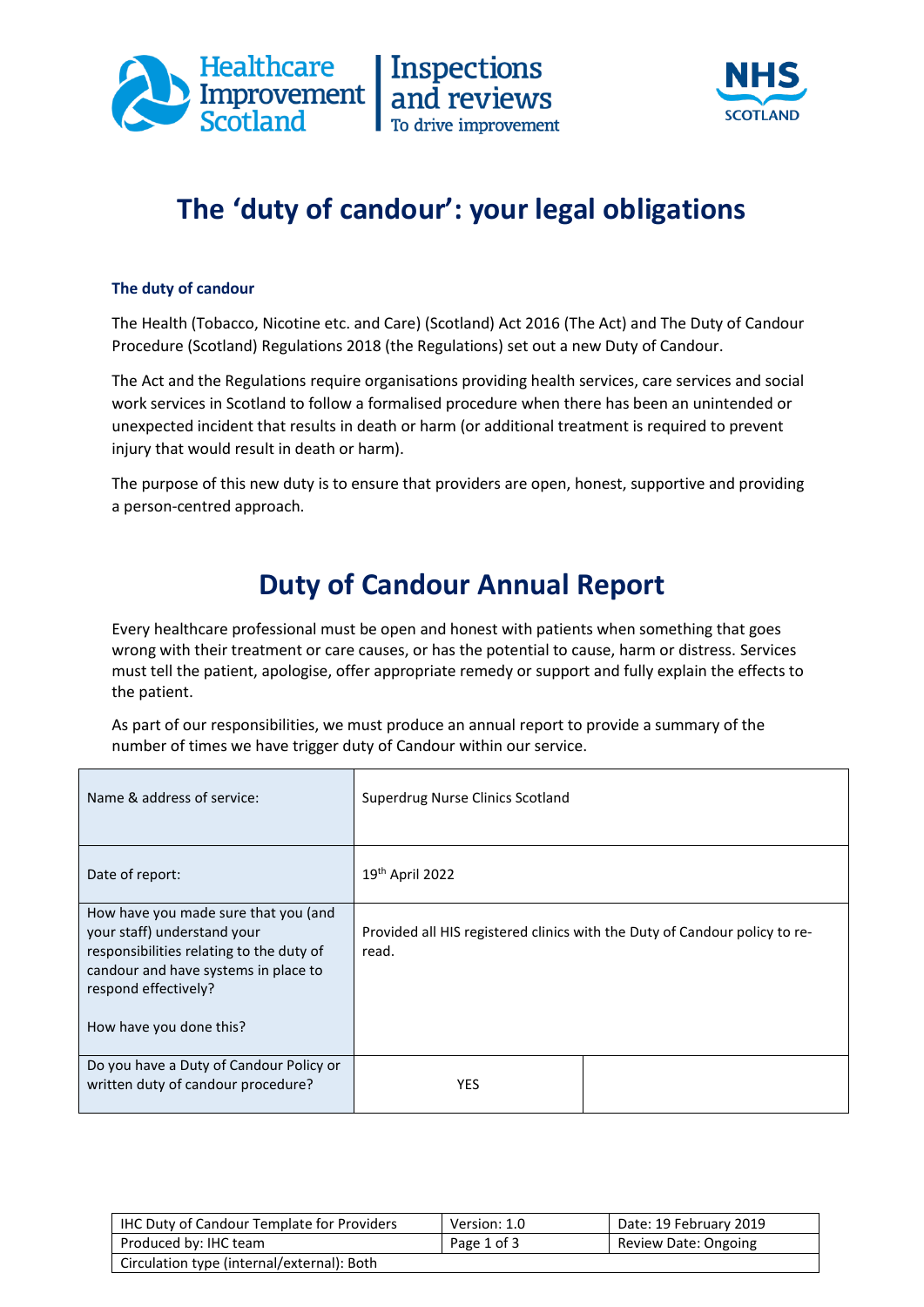





How many times have you/your service implemented the duty of candour procedure this financial year?

| Type of unexpected or unintended incidents (not relating to the natural | Number of times this has happened |  |
|-------------------------------------------------------------------------|-----------------------------------|--|
| course of someone's illness or underlying conditions)                   | (April 21 - March 22)             |  |
| A person died                                                           |                                   |  |
| A person incurred permanent lessening of bodily, sensory,               | 0                                 |  |
| motor, physiologic or intellectual functions                            |                                   |  |
| A person's treatment increased                                          | 0                                 |  |
| The structure of a person's body changed                                |                                   |  |
| A person's life expectancy shortened                                    | 0                                 |  |
| A person's sensory, motor or intellectual functions was impaired        | 0                                 |  |
| for 28 days or more                                                     |                                   |  |
| A person experienced pain or psychological harm for 28 days or more     | 0                                 |  |
| A person needed health treatment in order to prevent them dying         |                                   |  |
| A person needing health treatment in order to prevent other injuries    | <sup>0</sup>                      |  |
| as listed above                                                         |                                   |  |
| <b>Total</b>                                                            | $\Omega$                          |  |

| Did the responsible person for triggering<br>duty of candour appropriately follow the<br>procedure?<br>If not, did this result is any under or over<br>reporting of duty of candour? | N/A                                                                                                                                                   |
|--------------------------------------------------------------------------------------------------------------------------------------------------------------------------------------|-------------------------------------------------------------------------------------------------------------------------------------------------------|
| What lessons did you learn?                                                                                                                                                          | N/A                                                                                                                                                   |
| What learning & improvements have<br>been put in place as a result?                                                                                                                  | N/A                                                                                                                                                   |
| Did this result is a change / update to<br>your duty of candour policy /<br>procedure?                                                                                               | N/A                                                                                                                                                   |
| How did you share lessons learned and<br>who with?                                                                                                                                   | N/A                                                                                                                                                   |
| Could any further improvements be<br>made?                                                                                                                                           | N/A                                                                                                                                                   |
| What systems do you have in place to<br>support staff to provide an apology in a                                                                                                     | Duty of Candour policy, Incident Reporting process and a Nurse Clinic<br>Complaints Procedures are in place which outlines apologies should be        |
| person-centred way and how do you<br>support staff to enable them to do this?                                                                                                        | provided early and outlines the clear escalation channels.                                                                                            |
|                                                                                                                                                                                      | Our process for any complaints or serious incidents investigation include                                                                             |
|                                                                                                                                                                                      | the patient, nurse directly involved, their line manager supporting and<br>escalation to the Clinical Excellence Team. Depending on the situation the |
|                                                                                                                                                                                      | patient would be communicated to in the most suitable way for them e.g.                                                                               |
|                                                                                                                                                                                      | directly from the nurse over the phone, more formal letter from Head<br>Office. Each situation is treated individually.                               |

| IHC Duty of Candour Template for Providers | Version: 1.0 | Date: 19 February 2019 |
|--------------------------------------------|--------------|------------------------|
| Produced by: IHC team                      | Page 2 of 3  | Review Date: Ongoing   |
| Circulation type (internal/external): Both |              |                        |